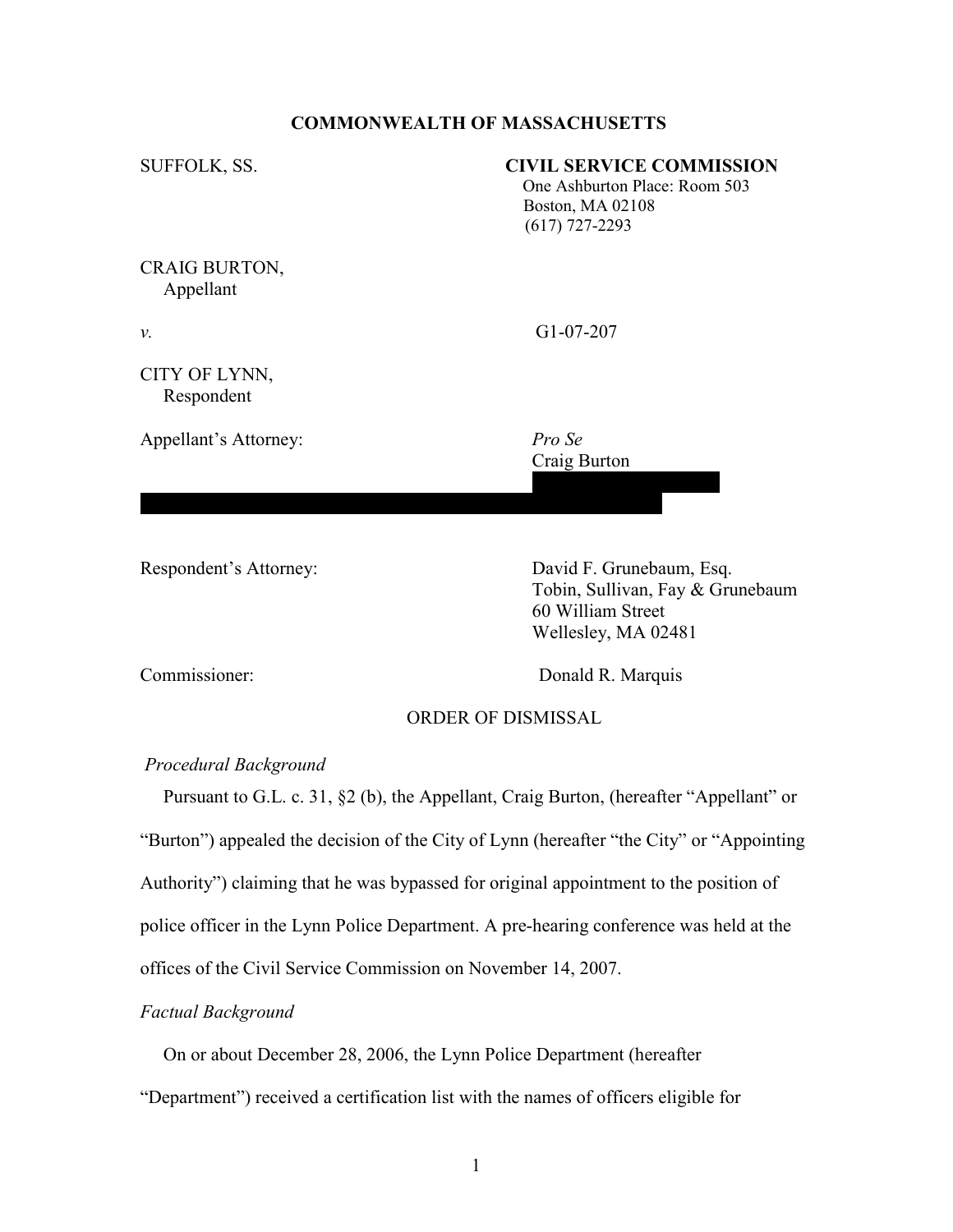appointment as a full-time police officer. It is undisputed that the last appointment from this certification was made from a tie group containing the Appellant's name. No applicant lower on the eligibility list than the Appellant was appointed from this certification.

#### Conclusion

 HRD Personnel Administration Rules ("PAR"), issued pursuant to G.L. c. 31, §§ 3(d) and 5, define a bypass as "the selection of a person or persons whose name or names …appear lower on a certification than a person or persons who are not appointed and whose names appear higher on said certification." PAR.02. Respondent argues that the Commission must dismiss the Appellant's appeal as the case does not concern a bypass situation. Rather, Respondent maintains that the Appellant was tied with the candidate listed fourth on the list and that a tie is not a bypass.

 Prior Commission decisions have well established that selection from a group of tied candidates is not a bypass. Baptista v. Department of Public Welfare, 6 MCSR 21 (1993). In Kallas v. Franklin School Department, 11 MCSR 73 (1996), the Commission held that "[i]t is well settled civil service law that a tie score on a certification list is not a bypass for civil service appeals…". Although in Cotter v. City of Boston, 73 F. Supp.2d 62, 66t (1999), the U.S. District Court held that "any selection among equally-scoring candidates…is a 'bypass' because all of their names appear highest," the Court also stated in a footnote that that "it must be remembered that the Court is here ruling on a motion to dismiss… The litigants' motion papers do not present, and the Court's independent research has not uncovered, any long-standing tie-breaking administrative procedure of either the Division or the Boston Police Department that comports with the

2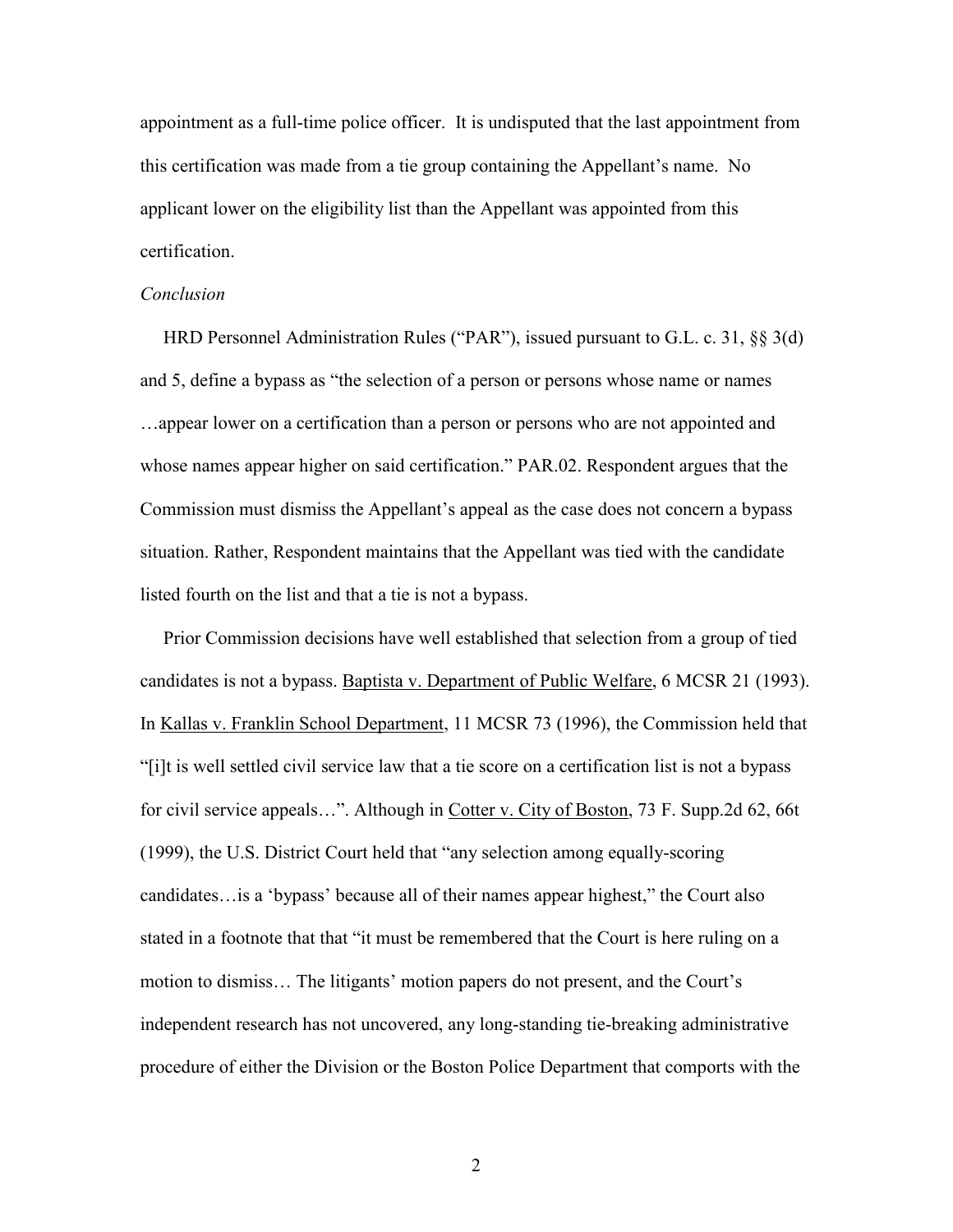civil service law. Should either defendant come forward with such an administrative procedure, support the description with admissible evidence, and demonstrate that the procedure was followed in this case, the Court necessarily will give such administrative procedure appropriate deference." Id. As of the filing of the Appellant's appeal in the instant matter (2006), the Commission is also not aware of any such accepted tiebreaking method that would alter the result here.

 The Commission does not have jurisdiction to hear this bypass appeal as there was no bypass. Rather, the evidence demonstrated that only candidates ranked higher and other candidates that were tied with the Appellant were selected. Choosing from among tied candidates does not constitute a bypass that can be appealed to the Commission.

For this reason, the Appellant's appeal filed under Docket G1-07-207 is hereby

#### dismissed.

Civil Service Commission

 $\overline{\phantom{a}}$  , which is a set of the set of the set of the set of the set of the set of the set of the set of the set of the set of the set of the set of the set of the set of the set of the set of the set of the set of th

Donald R. Marquis Commissioner

By vote of the Civil Service Commission (Bowman, Chairman; Guerin, Henderson, Marquis and Taylor, Commissioners) on November 15, 2007.

A True copy. Attest:

 $\overline{\phantom{a}}$  , which is a set of the set of the set of the set of the set of the set of the set of the set of the set of the set of the set of the set of the set of the set of the set of the set of the set of the set of th

#### Commissioner

Either party may file a motion for reconsideration within ten days of the receipt of a Commission order or decision. Under the pertinent provisions of the Code of Mass. Regulations, 801 CMR 1.01(7)(l), the motion must identify a clerical or mechanical error in the decision or a significant factor the Agency or the Presiding Officer may have overlooked in deciding the case. A motion for reconsideration shall be deemed a motion for rehearing in accordance with G.L. c. 30A, § 14(1) for the purpose of tolling the time for appeal.